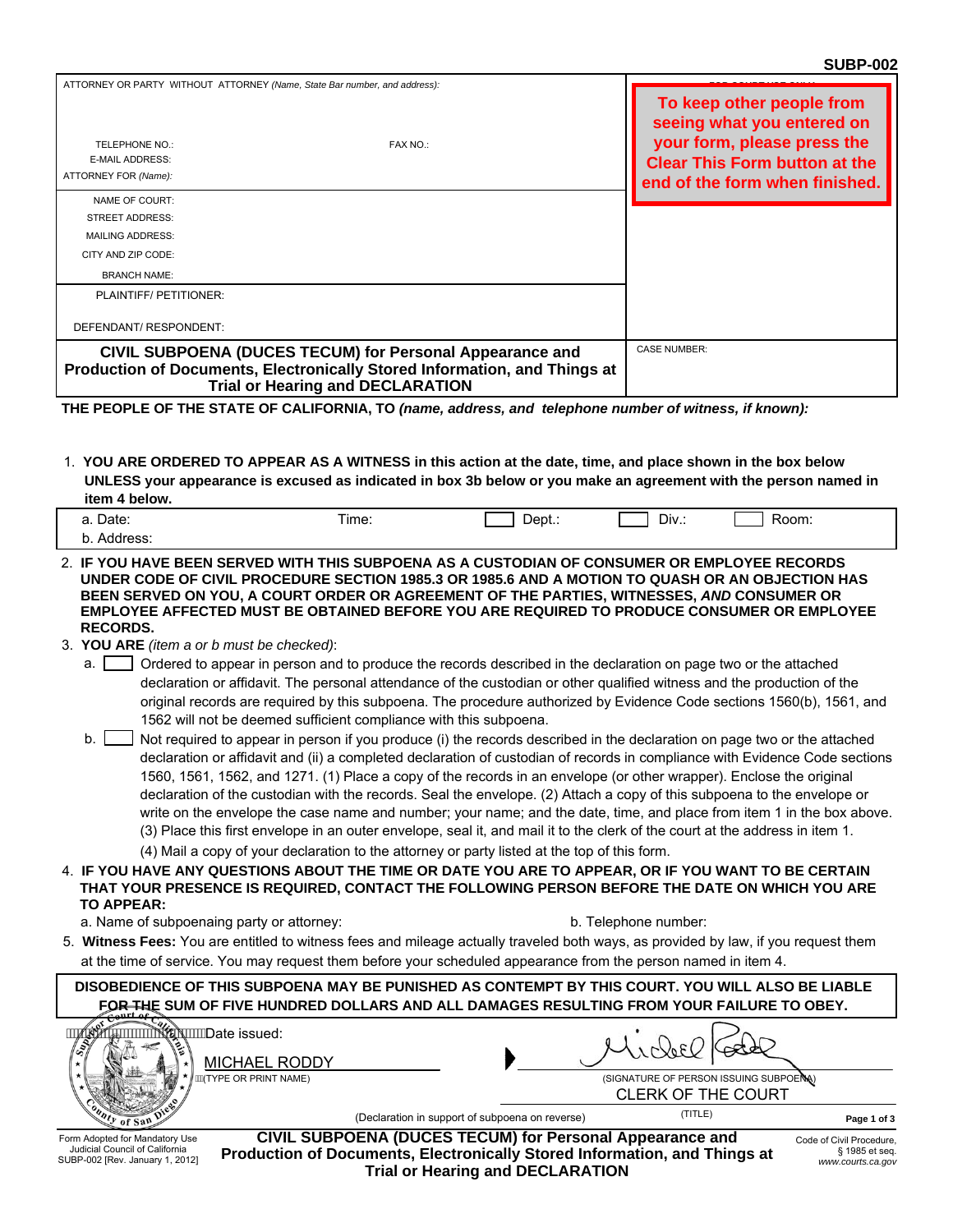| <b>SUBP-002</b> |
|-----------------|
|-----------------|

| PLAINTIFF/PETITIONER:                                                                                                                                                            |                                                                                                                                                                                                                                                                                                                                                                                                                                                                                                                         | <b>CASE NUMBER:</b>                             |  |
|----------------------------------------------------------------------------------------------------------------------------------------------------------------------------------|-------------------------------------------------------------------------------------------------------------------------------------------------------------------------------------------------------------------------------------------------------------------------------------------------------------------------------------------------------------------------------------------------------------------------------------------------------------------------------------------------------------------------|-------------------------------------------------|--|
| DEFENDANT/RESPONDENT:                                                                                                                                                            |                                                                                                                                                                                                                                                                                                                                                                                                                                                                                                                         |                                                 |  |
| by (check one):                                                                                                                                                                  | The production of the documents, electronically stored information, or other things sought by the subpoena on page one is supported                                                                                                                                                                                                                                                                                                                                                                                     |                                                 |  |
| the attached affidavit or                                                                                                                                                        | the following declaration:                                                                                                                                                                                                                                                                                                                                                                                                                                                                                              |                                                 |  |
|                                                                                                                                                                                  | DECLARATION IN SUPPORT OF CIVIL SUBPOENA (DUCES TECUM) FOR PERSONAL APPEARANCE AND<br>PRODUCTION OF DOCUMENTS, ELECTRONICALLY STORED INFORMATION, AND THINGS AT TRIAL OR HEARING<br>(Code Civ. Proc., §§ 1985,1987.5)                                                                                                                                                                                                                                                                                                   |                                                 |  |
| 1. I, the undersigned, declare I am the<br>attorney for (specify):<br>in the above-entitled action.                                                                              | plaintiff<br>defendant<br>petitioner<br>other (specify):                                                                                                                                                                                                                                                                                                                                                                                                                                                                | respondent                                      |  |
|                                                                                                                                                                                  | 2. The witness has possession or control of the documents, electronically stored information, or other things listed below, and shall<br>produce them at the time and place specified in the Civil Subpoena for Personal Appearance and Production of Records at<br>Trial or Hearing on page one of this form (specify the exact documents or other things to be produce; if electronically stored<br>information is demanded, the form or forms in which each type of information is to be produced may be specified): |                                                 |  |
| Continued on Attachment 2.<br>for the following reasons:                                                                                                                         | 3. Good cause exists for the production of the documents, electronically stored information, or other things described in paragraph 2                                                                                                                                                                                                                                                                                                                                                                                   |                                                 |  |
| Continued on Attachment 3.<br>case for the following reasons:                                                                                                                    | 4. The documents, electronically stored information, or other things described in paragraph 2 are material to the issues involved in this                                                                                                                                                                                                                                                                                                                                                                               |                                                 |  |
| Continued on Attachment 4.<br>Date:<br>(TYPE OR PRINT NAME)                                                                                                                      | I declare under penalty of perjury under the laws of the State of California that the foregoing is true and correct.<br>(SIGNATURE OF                                                                                                                                                                                                                                                                                                                                                                                   | <b>SUBPOENAING PARTY</b><br><b>ATTORNEY FOR</b> |  |
|                                                                                                                                                                                  |                                                                                                                                                                                                                                                                                                                                                                                                                                                                                                                         | <b>SUBPOENAING PARTY)</b>                       |  |
| (Civil Code, § 54.8.)                                                                                                                                                            | <b>Request for Accommodations</b><br>Assistive listening systems, computer-assisted real-time captioning, or sign language interpreter services are available<br>if you ask at least five days before the date on which you are to appear. Contact the clerk's office or go to<br>www.courts.ca.gov/forms for Request for Accommodations by Persons With Disabilities and Response (form MC-410).                                                                                                                       |                                                 |  |
| SUBP-002 [Rev. January 1, 2012]                                                                                                                                                  | (Proof of service on page 3)                                                                                                                                                                                                                                                                                                                                                                                                                                                                                            | Page 2 of 3                                     |  |
| CIVIL SUBPOENA (DUCES TECUM) for Personal Appearance and<br>Production of Documents, Electronically Stored Information, and Things at<br><b>Trial or Hearing and DECLARATION</b> |                                                                                                                                                                                                                                                                                                                                                                                                                                                                                                                         |                                                 |  |